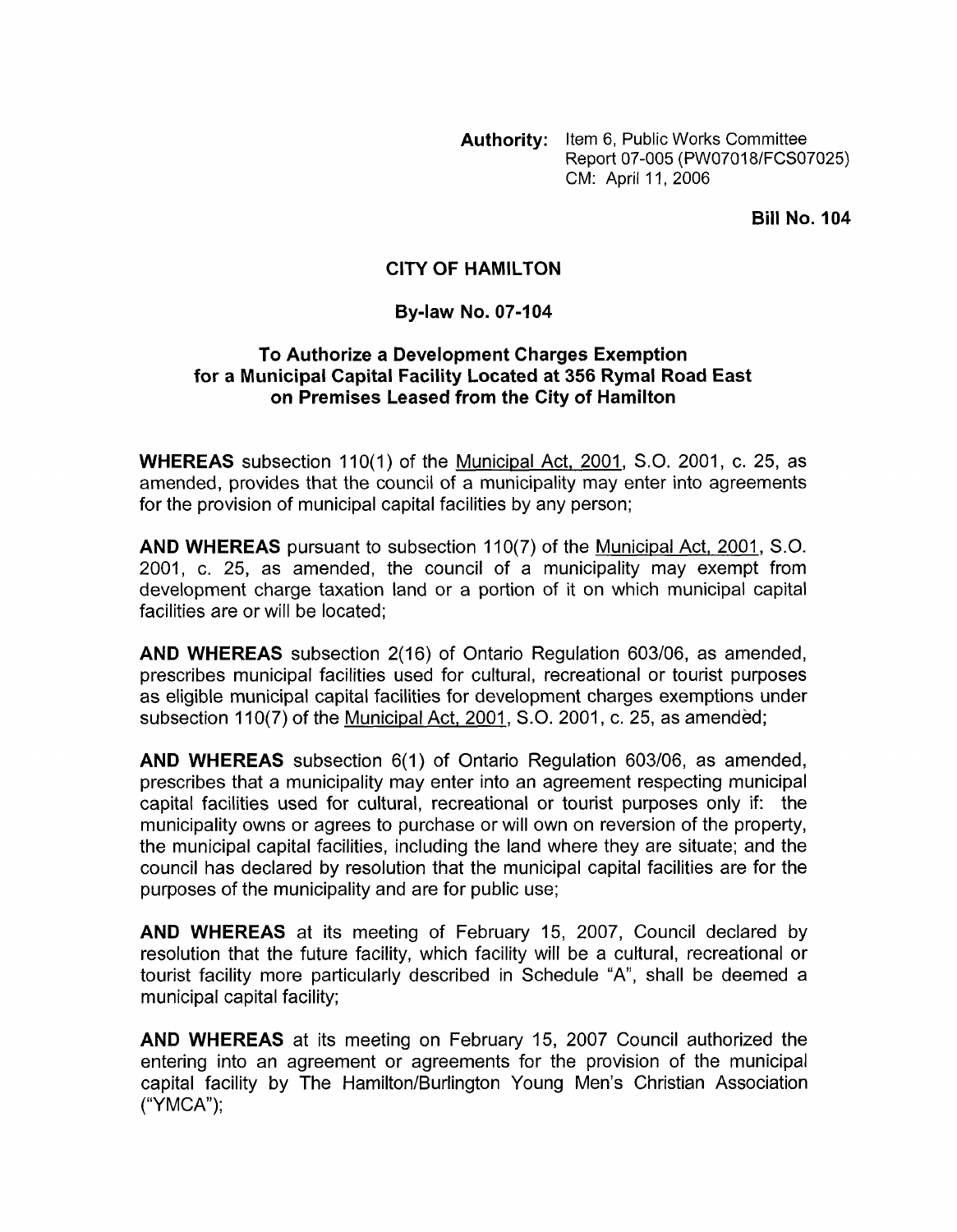**AND WHEREAS** the City of Hamilton owns the land on which the municipal capital facility is situate and will own on reversion of the property the municipal capital facility; and the City of Hamilton Council has declared by resolution that the municipal capital facility is for the purposes of the municipality and is for public use;

**NOW THEREFORE** the Council of the City of Hamilton ENACTS as follows:

- 1. The YMCA shall be exempt from the payment of development charges in respect of the municipal capital facility imposed by the City under the Development Charges Act, 1997, S.O. 1997, c.27, as amended, while this By-law is in force.
- 2. This By-law shall be deemed repealed:
	- (a) If the YMCA ceases to occupy the municipal capital facility without having assigned the agreement or agreements for its provision to a person approved by the City in accordance with the agreement or agreements;
	- (b) if the YMCA or its successor in law ceases to use the municipal capital facility for cultural, recreational or tourist purposes; or
	- (c) if the agreement or any or all of the agreements for the provision of the municipal capital facility is/are terminated for any reason whatsoever.
- **3.** This By-law shall come into effect on the date of its enactment.

PASSED AND ENACTED this 11<sup>th</sup> day of April, 2007.

uge

Fred Eisenberger Mayor City Clerk

Kevin C. Christenson